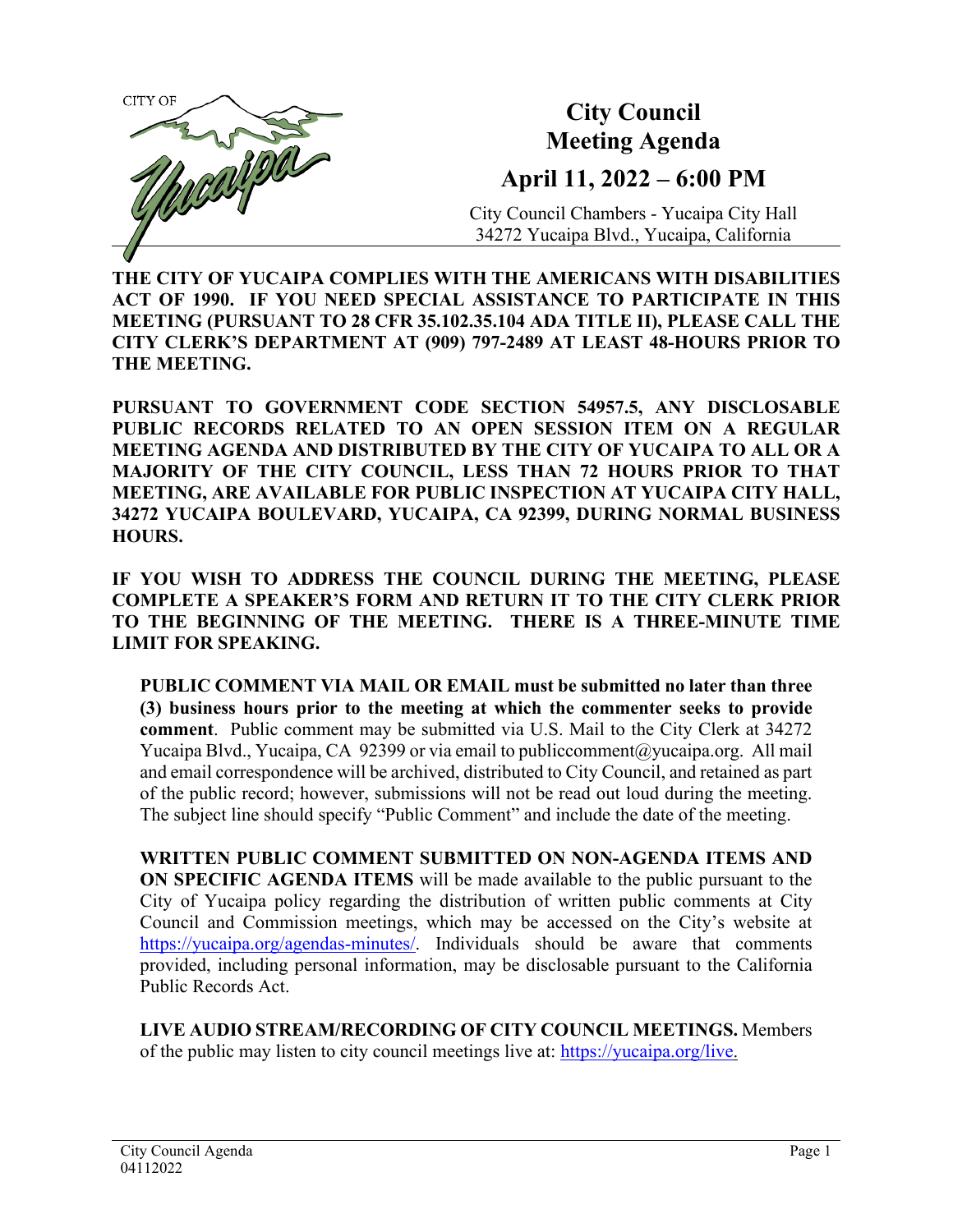### **CALL TO ORDER**

#### **PLEDGE OF ALLEGIANCE**

#### **ROLL CALL**

#### **SPECIAL PRESENTATION**

Approval and presentation of a Proclamation declaring the month of April as "DMV/Donate Life Month"

#### **EMPLOYEE INTRODUCTION**

#### **PUBLIC COMMENT**

#### **CONSENT AGENDA**

The following Consent Agenda items are expected to be routine and non-controversial. Council will act upon them, at one time, without discussion. Any Councilmember or staff member may request removal of an item from the Consent Agenda for discussion.

The title is deemed to be read and further reading waived on any ordinance listed on the Consent Agenda for second reading and adoption.

#### **1. SUBJECT**: APPROVE COUNCIL MINUTES OF MARCH 28, 2022 P.  $6<sup>1</sup>$ .

**RECOMMENDATION**:That City Council approve City Council Minutes of March 28, 2022.

**2. SUBJECT:** CANCELLATION OF JULY 25, 2022, COUNCIL MEETING P. 16 2.

> **RECOMMENDATION**:That City Council cancel its regularly scheduled meeting of July 25, 2022.

#### **3. SUBJECT:** FISCAL YEAR 2022/2023 ANIMAL SERVICES CONTRACT AMENDMENT NO. 10 P. 17  $3$ .

**RECOMMENDATION**:That City Council approve and authorize the Mayor to execute Amendment No. 10 to the County of San Bernardino, Department of Public Health Contract, for the provision of animal care, control, sheltering and canvassing services for Fiscal Year 2022/2023 in an amount not to exceed \$542,077.

**4. SUBJECT:** AWARD OF CONTRACT – UPTOWN PARKING LOT TRASH ENCLOSURE COVERS – PROJECT NO. 11046-1 P. 22  $4$ .

**RECOMMENDATION**:That City Council:

1. Award and authorize the Mayor to execute a contract in the amount of \$16,000 with 4D Surface Management, Inc. of Yucaipa, CA for the Uptown Parking Lot Trash Enclosure Covers– Project No. 11046-1; and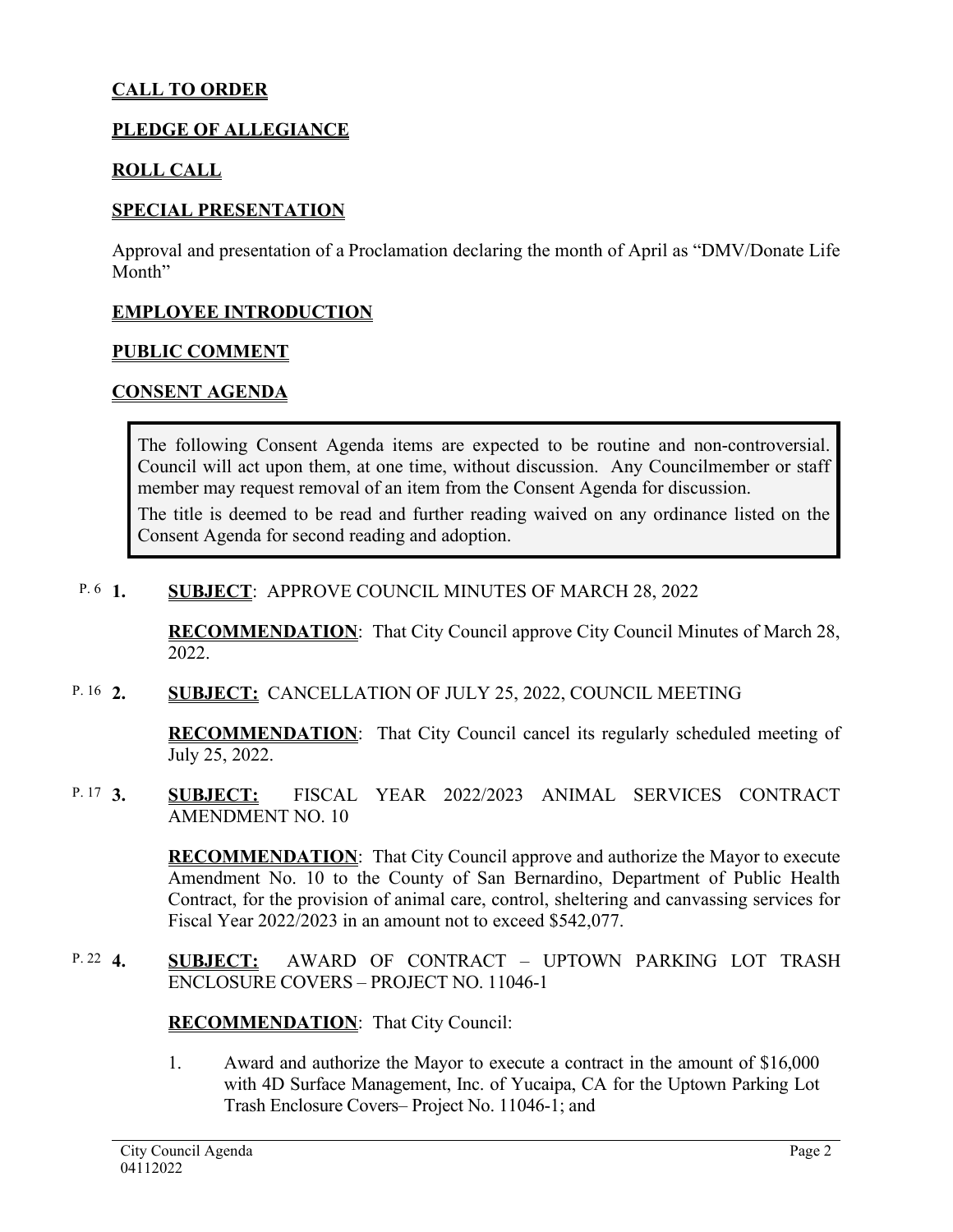- 2. Approve the amount of \$2,400 for construction contract contingency and the amount of \$1,280 for construction contract administration and inspection for a total construction budget in the amount of \$19,680; and
- 3. Approve the Plans and Specifications prepared for the Project.

#### **5. SUBJECT:** FINAL TRACT MAP NO. 20263 P. 27  $\,$  5.

#### **RECOMMENDATION**:That City Council:

- 1. Approve Final Tract Map No. 20263; and
- 2. Accept an Offer of Dedication for Public Roads, City Highways and Public Utility Purposes on a Portion of 5<sup>th</sup> Street as delineated on Final Tract Map No. 20263; and
- 3. Authorize the recordation of the map from Creekside 44 GP, LLC.
- **6. SUBJECT:** EXTENDING THE EXISTENCE OF A LOCAL EMERGENCY DUE TO THE COVID-19 PANDEMIC IMPACT ON THE EMERGENCY MEDICAL SERVICES **SYSTEM** P. 31  $6.$

**RECOMMENDATION**:That City Council review the need to continue the local emergency, thereby recognizing the continued existence of perilous conditions as a result of the COVID-19 Pandemic impact on the Emergency Medical Services system.

#### **MAYOR AND COUNCILMEMBER BUSINESS (REPORTS)**

**7. SUBJECT:** SERVICE WALK NOMINATION P. 33 7.

> **RECOMMENDATION**: That the City Council review and approve the proposed nomination and, if approved, the specific language to be placed on the plaque for Nominee Dick Riddell for the "Service Walk".

#### **POSSIBLE ACTION ON PENDING LEGISLATION**

#### **DEPARTMENT REPORTS**

**8. SUBJECT**: YOUTH ADVISORY COMMITTEE - DRIVE-IN MOVIE P. 38 **8** 

> **RECOMMENDATION**:That City Council approve a Drive-in Movie Event at Yucaipa High School on Saturday, June 4, 2022, as proposed by the Youth Advisory Committee.

**9. SUBJECT:** PARKS AND RECREATION – TRACK AND FIELD MEET P.  $40\quad9$ .

> **RECOMMENDATION**:That City Council approve a Track and Field Meet at Yucaipa High School as proposed by the Parks and Recreation Commission.

**10. SUBJECT:** AWARD OF CONTRACT – 2021-2022 STREET STRIPING PROGRAM-PROJECT NO. 11157 P. 41  $10.$ 

#### **RECOMMENDATION**:That City Council: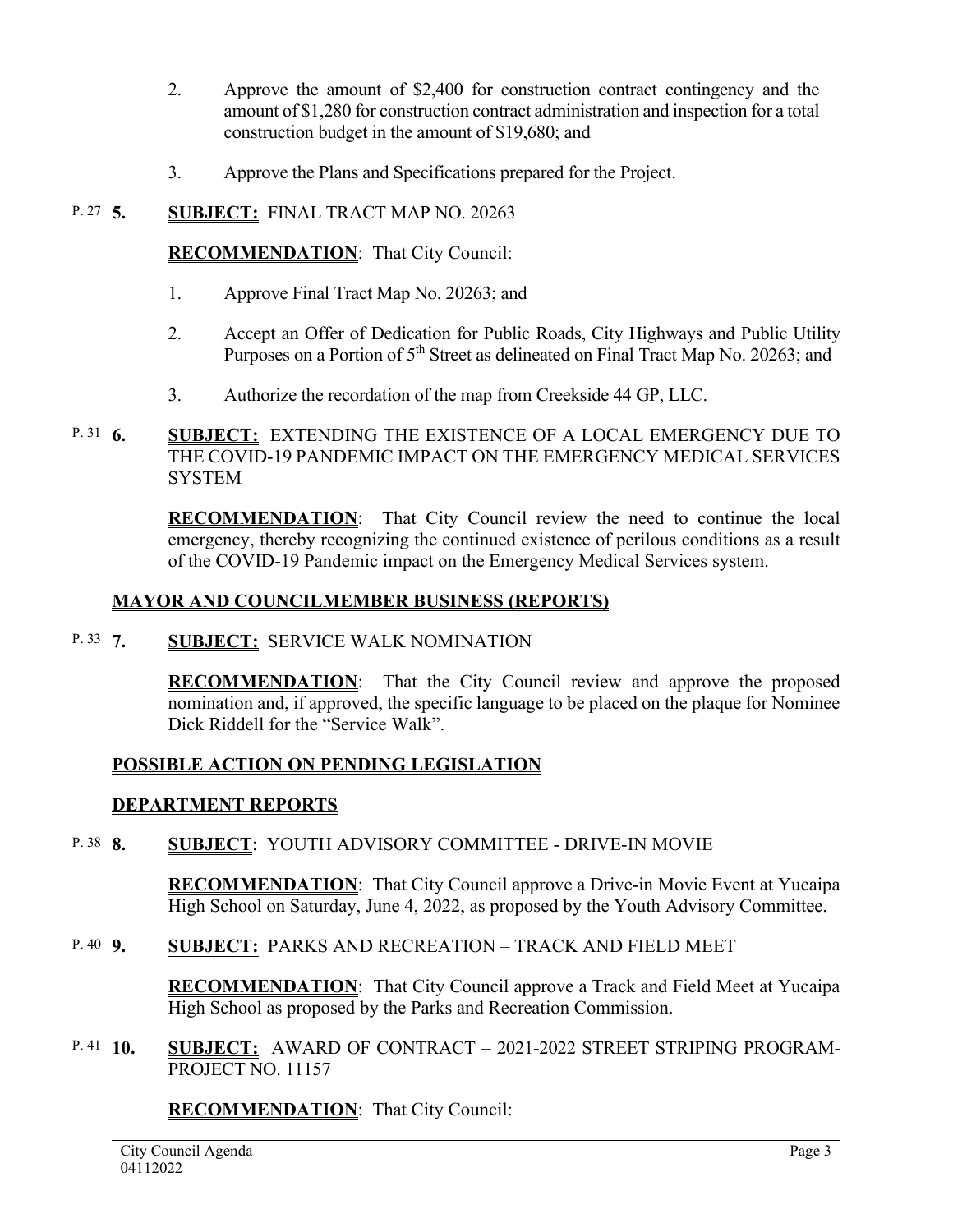- 1. Award and authorize the Mayor to execute a contract, and the City Manager or his designee to administer the terms of the contract to the lowest responsible bidder, Superior Pavement Markings, in the amount \$61,740 for the 2021-2022 Street Striping Program, Project No. 11157; and
- 2. Approve the amount of \$6,500 for construction contract contingency and the amount of \$5,000 for construction contract administration/inspection costs for a total construction budget in the amount of \$73,240; and
- 3. Authorize the amount of \$13,240 from the FY2021/2022 unallocated Pavement Management Program Budget (projected year-end fund balance) for the Project; and
- 4. Approve the plans and specifications prepared for this project.
- **SUBJECT:** AWARD OF CONTRACT FIVE WINDS RANCH AMPHITHEATRE PROJECT NO. 11171  $P. 46$  11

# **RECOMMENDATION**:That City Council:

- 1. Award and authorize the Mayor to execute a contract, and the City Manager or his designee to administer the terms of the contract to the lowest responsible bidder, Urban Habitat of La Quinta, Ca in the amount \$318,923.65 for Five Winds Ranch Amphitheatre Project No. 11171; and
- 2. Approve the amount of \$25,000 for construction contract contingency and the amount of \$14,000 for construction contract administration/inspection costs for a total construction budget in the amount of \$357,923.65; and
- 3. Approve the plans and specifications prepared for this project.

#### **12. SUBJECT:** AMENDMENT TO YUCAIPA MUNICIPAL CODE SECTION 12.04.040 (HOURS OF OPERATION) P.  $52 \quad 12.$

**RECOMMENDATION**:That the City Council approve first reading, by title only, as read by staff, of Ordinance No. 406, amending Section 12.04.040 of Chapter 12.04 of Title 12 of the Yucaipa Municipal Code regarding hours of operation, and find Ordinance No. 406 exempt from the California Environmental Quality Act pursuant to CEQA Guidelines Section 15378 and 15061(b)(3).

**13. SUBJECT:** AWARD OF CONTRACT – NEW CITY YARD TENANT IMPROVEMENTS – PROJECT NO. 11167 P. 56 13.

# **RECOMMENDATION**:That City Council:

- 1. Award and authorize the Mayor to execute a contract in the amount of \$582,444 with Three Peaks Corporation of Calimesa, California for the New City Yard Tenant Improvements – Project No. 11167; and
- 2. Authorize a contract contingency in the amount of \$23,300 and the amount of \$12,230 for contract administration, materials testing, and permitting for a total construction